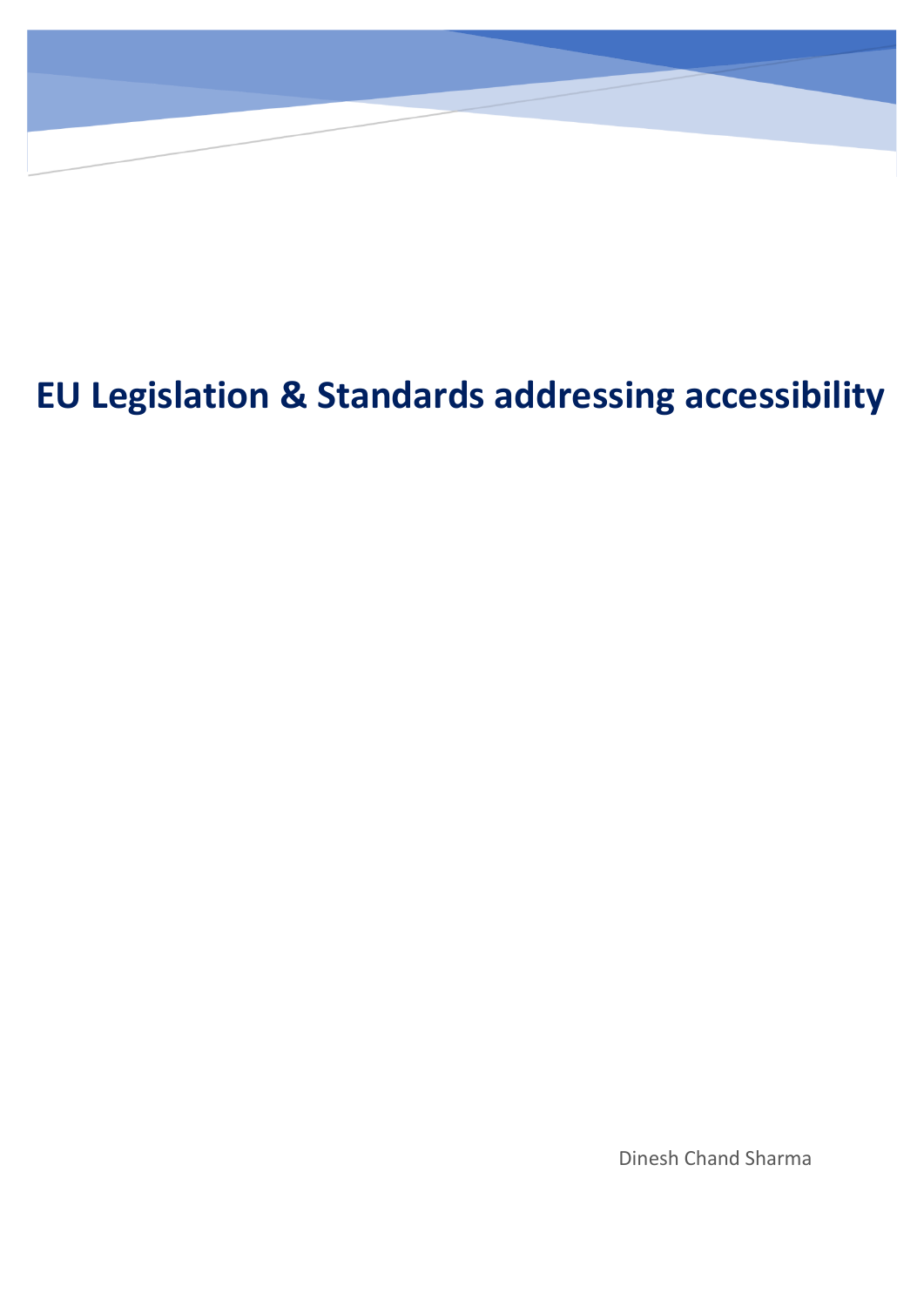# Contents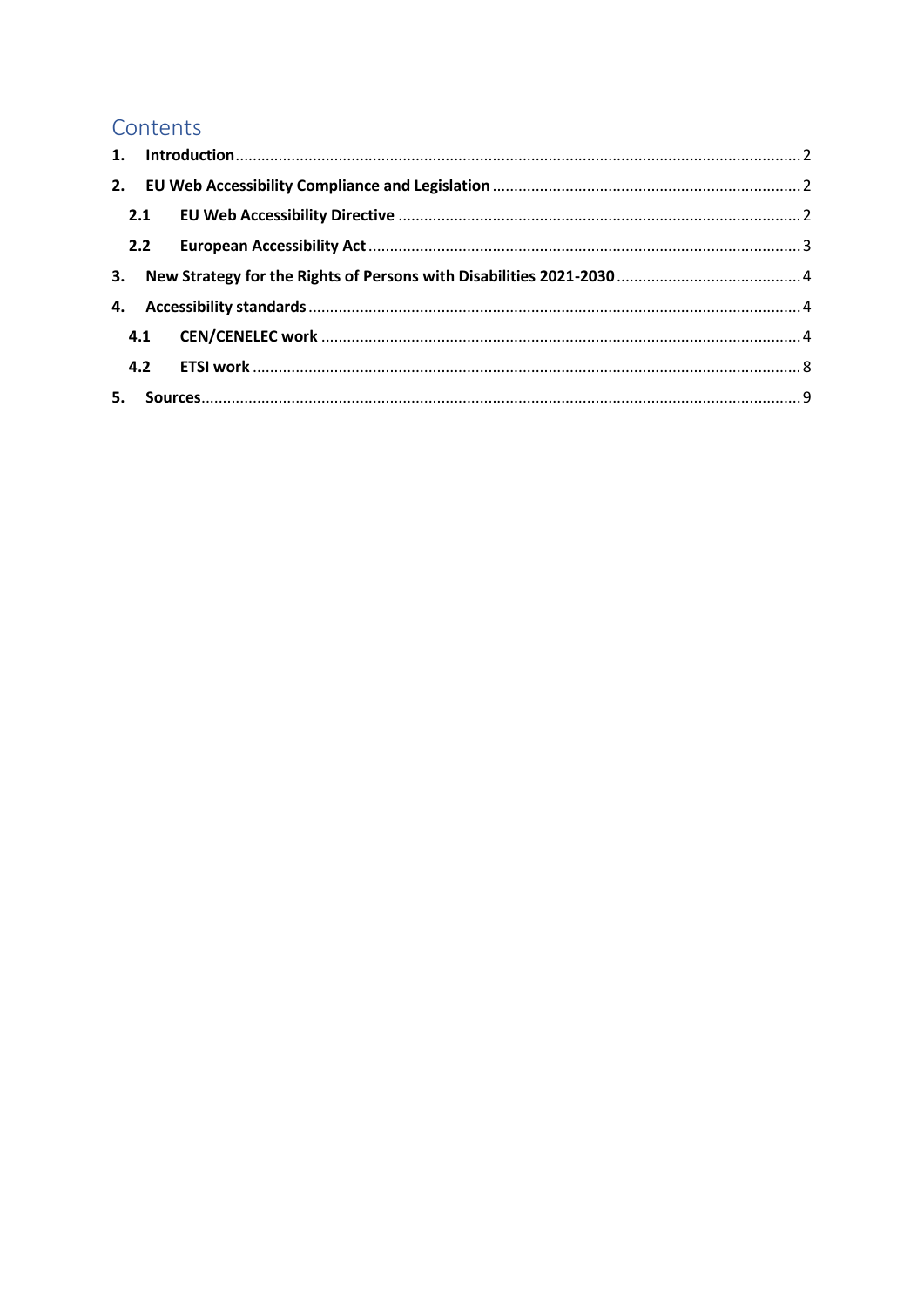# <span id="page-2-0"></span>**1. Introduction**

Digital accessibility is an important aspect of the European Commission's commitment to inclusion, diversity, and creating a 'Union of equality'. Public services and information, which used to be only available in physical offices or printed format, are being replaced or complemented by online equivalents. Ensuring that these online services are accessible to all persons, irrespective of abilities, is essential for an inclusive society.

In last few years, the European Union has made great strides in passing legislation that improves accessibility for people with disabilities in the EU (approximately 80 million people). The *European* [Accessibility Act \(EAA\)](https://ec.europa.eu/social/main.jsp?catId=1202) and th[e European Web Accessibility Directive](https://eur-lex.europa.eu/legal-content/EN/TXT/?uri=uriserv:OJ.L_.2016.327.01.0001.01.ENG&toc=OJ:L:2016:327:TOC) are two pieces of legislation that will have an immediate and ongoing impact in the next few years. These EU legislative instruments refer to the possible use of accessibility standards.

Standardization contributes to increased safety, availability, choice, and reliability of products and services for all people, including persons with disabilities. This is why standardization is an important tool to promote accessibility in our everyday lives.

The Commission has instructed European standards organisations, which include [CEN,](https://www.cen.eu/Pages/default.aspx) [CENELEC](https://www.cenelec.eu/) and [ETSI,](https://www.etsi.org/) to develop and implement accessibility standards. These include standards for

- [ICT accessibility](https://ec.europa.eu/eip/ageing/standards/ict-and-communication/accessibility-and-design-all/m376-ict-procurement-toolkit_en) resulting in European Standard EN 301 549
- [accessibility to the built environment,](https://ec.europa.eu/eip/ageing/standards/home/accessibility-and-design-all/m420_en) leading to European Standard EN 17210, which is currently in the process of consultation
- accessibili[ty following "Design for all" standards](https://ec.europa.eu/eip/ageing/standards/home/accessibility-and-design-all/m473_en), resulting in European Standard [EN 17161](https://standards.cencenelec.eu/dyn/www/f?p=CEN:110:0::::FSP_PROJECT,FSP_ORG_ID:62323,2301962&cs=1AECBCDFF18BED2C84BA2E5FA7AF6E955)
- [accessibility of websites and mobile applications,](https://ec.europa.eu/growth/tools-databases/mandates/index.cfm?fuseaction=search.detail&id=577) resulting in latest version of European Standard EN 301 549

The EU works together with other key players in the field of accessibility standardisation to support accessibility at the international level and encourages the participation of all relevant stakeholders in these processes, including persons with disabilities.

# <span id="page-2-1"></span>**2. EU Web Accessibility Compliance and Legislation**

### <span id="page-2-2"></span>2.1 EU Web Accessibility Directive

On October 26, 2016, the EU Parliament and the Council of the European Union passed the EU Web [Accessibility Directive.](https://eur-lex.europa.eu/legal-content/en/TXT/?uri=CELEX%3A32016L2102) The Directive aims to create a more standardized and harmonized framework around the accessibility of websites and mobile applications of public sector bodies.

The Directive requires:

- an accessibility statement for each website and mobile app;
- a feedback mechanism so users can flag accessibility problems or request information published in a non-accessible content;
- regular monitoring of public sector websites and apps by Member States, and reporting on the results.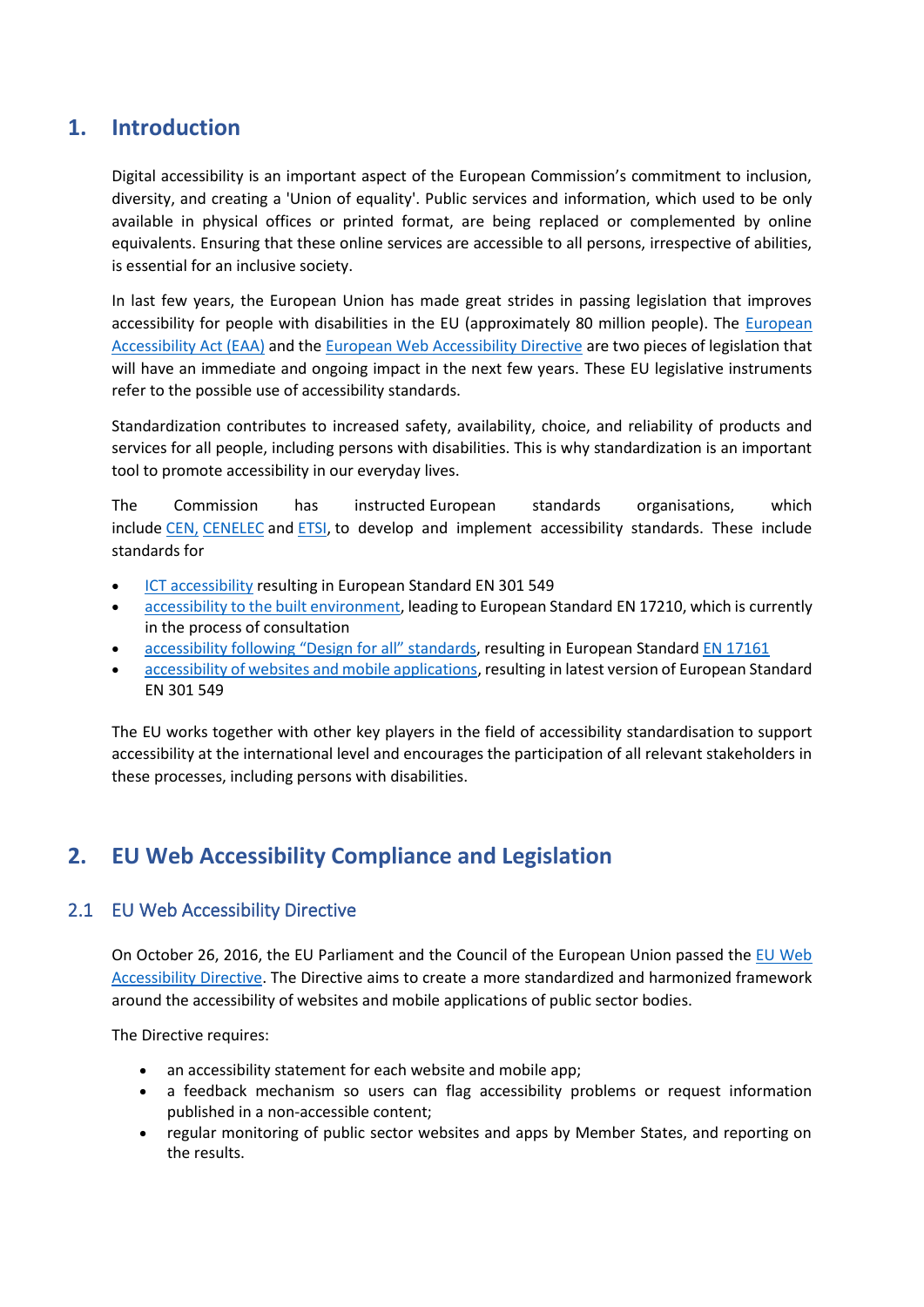In 2018, the European Commission adopted two [implementing decisions](https://digital-strategy.ec.europa.eu/en/news/publication-implementing-acts-under-web-accessibility-directive) ensuring uniform conditions for the implementation of the Directive:

- 1. [Commission Implementing Decision \(EU\) 2018/1523 establishing a model accessibility](https://eur-lex.europa.eu/eli/dec_impl/2018/1523/oj)  [statement](https://eur-lex.europa.eu/eli/dec_impl/2018/1523/oj)
- 2. [Commission Implementing Decision \(EU\) 2018/1524 establishing a monitoring](https://eur-lex.europa.eu/eli/dec_impl/2018/1524/oj) methodology [and the arrangements for reporting by Member States](https://eur-lex.europa.eu/eli/dec_impl/2018/1524/oj)

Also, on 12 August 2021, the Commission also published an [implementing decision on the harmonised](https://eur-lex.europa.eu/eli/dec_impl/2021/1339)  [standard](https://eur-lex.europa.eu/eli/dec_impl/2021/1339) for websites and mobile applications that provides for the presumption of conformity with the Directive. This decision updated the harmonised standard to be [EN 301 549 V3.2.1 \(2021-03\),](https://www.etsi.org/deliver/etsi_en/301500_301599/301549/03.02.01_60/en_301549v030201p.pdf) which is in line with the most recent Web Content Accessibility Guidelines: WCAG 2.1.

The European Commission set up the [Web Accessibility Directive Expert Group \(WADEX\)](https://digital-strategy.ec.europa.eu/en/policies/wadex) to support the implementation of the Directive, to facilitate cooperation between Member States and stakeholders and to exchange best practices in the field of web accessibility.

The Directive also complements the [European Accessibility Act](https://ec.europa.eu/social/main.jsp?catId=1202) which covers a wide range of products and services also in the private sector. Further European legislation supports people with disabilities in other areas including electronic communications, audio-visual media services, ebooks, eCommerce and ICT equipment. Highlights of how these EU policies affect digital accessibility are in the [infographic](https://digital-strategy.ec.europa.eu/en/library/accessibility-essential-some-useful-all)  [on 'Digital Economy and Society'](https://digital-strategy.ec.europa.eu/en/library/accessibility-essential-some-useful-all) legislation.

<https://eur-lex.europa.eu/legal-content/en/TXT/?uri=CELEX%3A32016L2102>

### <span id="page-3-0"></span>2.2 [European Accessibility Act](https://ec.europa.eu/social/main.jsp?catId=1202)

On June 7, 2019, the European Union formally adopted the [European Accessibility Act.](https://eur-lex.europa.eu/legal-content/EN/TXT/?uri=COM%3A2015%3A0615%3AFIN) The main goal of **[European Accessibility Act](https://ec.europa.eu/social/main.jsp?catId=1202)** is to improve the functioning of the internal market for accessible products and services, and removing barriers created by divergent rules in Member States. In particular, this directive requires key digital tools, products and services, to be accessible by 2025.

This act covers products and services that are the most important for people with disabilities and the increasing aging population, such as:

- Computers and operating systems
- ATMs, ticketing and check-in machines
- Smartphones
- TV equipment related to digital television services
- Telephone services and related equipment
- Access to audio-visual media services such as television broadcast and related consumer equipment
- Services related to air, bus, rail, and waterborne passenger transport
- Banking services
- E-books
- Online shopping websites and mobile applications

<https://ec.europa.eu/social/main.jsp?catId=1202>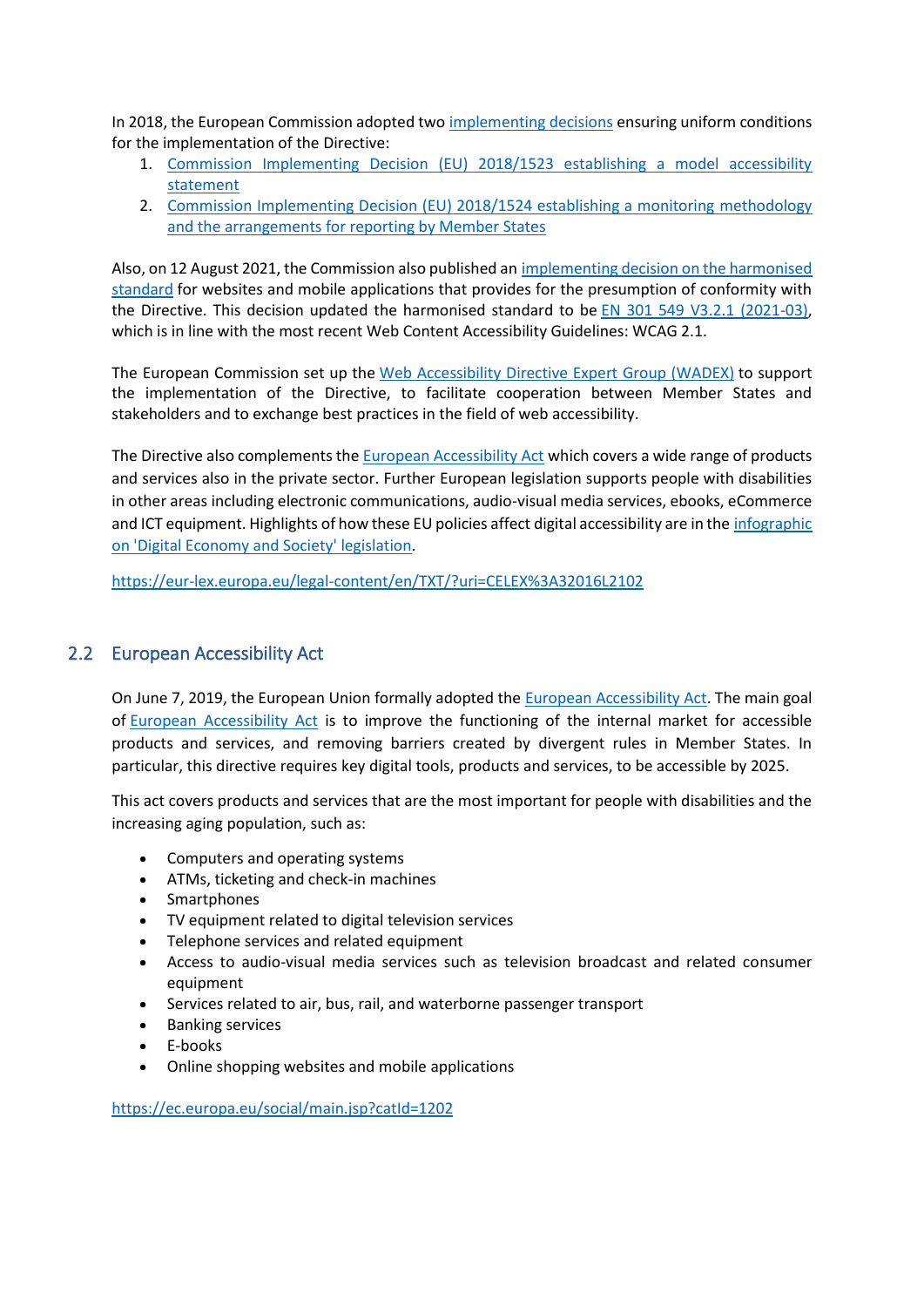# <span id="page-4-0"></span>**3. [New Strategy for the Rights of Persons with Disabilities 2021-2030](https://ec.europa.eu/social/main.jsp?catId=1484&langId=en)**

In March 2021, the European Commission presented an ambitious Strategy for the Rights of Persons with Disabilities 2021-2030 to ensure their full participation in society, on an equal basis with others in the EU and beyond.

The new strategy builds on its predecessor, the [European Disability Strategy 2010-2020,](https://eur-lex.europa.eu/legal-content/EN/TXT/?uri=LEGISSUM%3Aem0047) and contributes to the implementation of the [European Pillar of Social Rights](https://ec.europa.eu/social/main.jsp?catId=1226) for which an **Action Plan** is adopted by the Commission, which serves as a compass for employment and social policies in Europe.

The ten-year strategy sets out key initiatives around three main themes:

- **EU rights**: Persons with disabilities have the same right as other EU citizens to move to another country or to participate in political life. Building on the experience of the pilot project ongoing in eight countries, by the end of 2023 the European Commission will propose a **European Disability Card** for all EU countries that will facilitate mutual recognition of disability status between Member States, helping disabled people enjoy their right of free movement.
- **Independent living and autonomy**: Persons with disabilities have the right to live independently and choose where and with whom they want to live. To support independent living and inclusion in the community, the Commission will develop guidance and launch an initiative to improve social services for persons with disabilities.
- **Non-discrimination and equal opportunities**: The strategy aims to protect persons with disabilities from any form of discrimination and violence. It aims to ensure equal opportunities in and access to justice, education, culture, sport and tourism. Equal access must also be guaranteed to all health services and employment.

The strategy supports implementation by the EU and its Member States of the United Nations Convention on the Rights of Persons with Disabilities at both EU and national levels. <https://ec.europa.eu/social/main.jsp?langId=en&catId=1202&furtherNews=yes&newsId=9938>

## <span id="page-4-1"></span>**4. Accessibility standards**

The European Commission mandates the European standards organizations, which include CEN, CENELEC and ETSI, to develop and implement accessibility standards.

- $M/376$ : European accessibility requirements for public procurement of products and services in the ICT domain;
- [M/420:](https://ec.europa.eu/growth/tools-databases/mandates/index.cfm?fuseaction=search.detail&id=392) European accessibility requirements for public procurement in the built environment;
- [M/473:](https://ec.europa.eu/growth/tools-databases/mandates/index.cfm?fuseaction=search.detail&id=461) To apply Design for All in relevant standardization initiatives;
- $M/554$ : accessibility of the websites and mobile applications of public sector bodies

### <span id="page-4-2"></span>**4.1 CEN/CENELEC work**

#### **'Strategic Advisory Group on Accessibility' (SAGA):**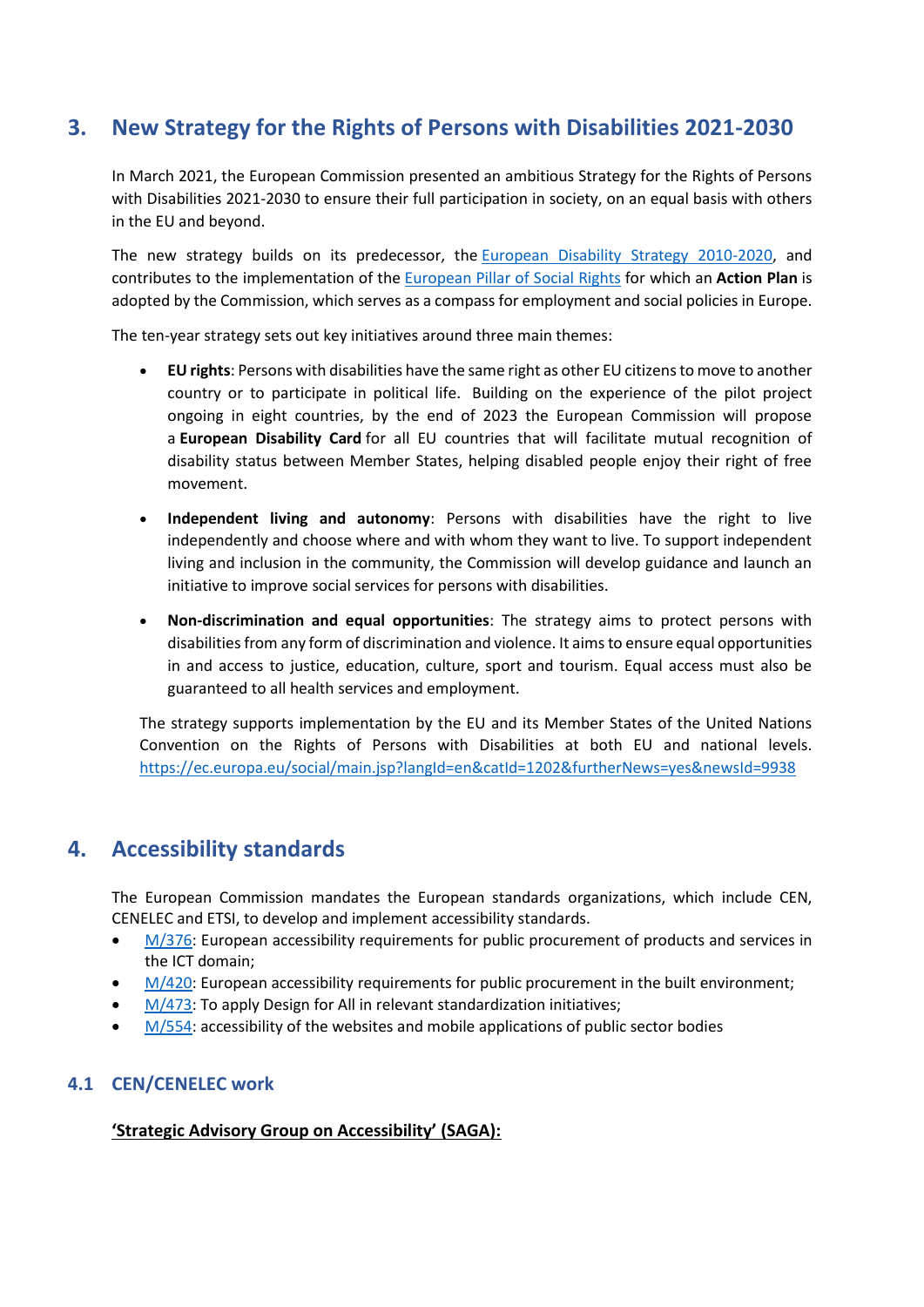In 2011, the CEN/BT/Working Group 213 'Strategic Advisory Group on Accessibility' (SAGA) was created by the CEN Technical Board (BT), in line with the CEN policy on horizontal issues in standardization, and with the full participation of representatives of the CENELEC/BT and ETSI Board.

SAGA is an advisory and coordinating body to the CEN and CENELEC BTs on political and strategic matters related to 'Accessibility'. It does not develop standardization deliverables. SAGA members include representatives of National Standards Bodies (CEN), National Committees (CENELEC) and ETSI, as well as organizations representing persons with disabilities and older people.

SAGA ensures that accessibility is addressed in accordance with the strategic objectives of the European standardization system and provides recommendations to this end. It represents the main source of knowledge and expertise on accessibility issues for the CEN and CENELEC BTs.

SAGA was specifically in charge of monitoring the execution of Mandate **M/473** related to Accessibility following a Design for All approach.

In order to help guide standardizers, **SAGA** has created a simple brochure **['How to address](https://www.cencenelec.eu/media/CEN-CENELEC/Areas%20of%20Work/CEN-CENELEC%20Topics/Accessibility/Intro/Quicklinks%20Guides/brochure_saga_acces.pdf)  [accessibility in standardization'](https://www.cencenelec.eu/media/CEN-CENELEC/Areas%20of%20Work/CEN-CENELEC%20Topics/Accessibility/Intro/Quicklinks%20Guides/brochure_saga_acces.pdf)**, which covers the material available to standardizers to help address accessibility in their work. The brochure clearly outlines who each document is relevant for, i.e. technical committees or organizations and how to use it.

#### **SAGA will work within three major areas in 2020-2022:**

- 1. Continue to promote the design for all (M/473) approach
- 2. Continue to raise awareness of accessibility issues in European standardization
- 3. Standardization in support of the European Accessibility Act (EAA)

In addition, SAGA promotes best practices, helps raise awareness of accessibility when new standards are developed or existing standards are revised; follows any EU and national legislative and policy initiatives and promotes any new relevant initiatives in the field of 'Accessibility'.

### **[CEN/CLC/JTC 11 -Accessibility in the built environment:](https://standards.cencenelec.eu/dyn/www/f?p=205:7:0::::FSP_ORG_ID:2274045&cs=1722202B1DF8AC2E85DFDF297E8F7B95B)**

The CEN-CENELEC Joint Technical Committee (JTC) 11 'Accessibility in the Built Environment' is responsible for the standardization activities of Mandate M/420 Phase II.

- A European Standard (EN) on functional European accessibility requirements
- A Technical Report (TR1) on technical performance criteria
- A Technical Report (TR2) on conformity assessment

#### **Published standards:**

- **CEN/TR [17621:2021](https://standards.cencenelec.eu/dyn/www/f?p=205:110:0::::FSP_PROJECT:65252&cs=1BDC7CB6A2B4C7180C9F15F4D76955BEC)** (WI=JT011002): Accessibility and usability of the built environment Technical performance criteria and specifications
- **CEN/TR [17622:2021](https://standards.cencenelec.eu/dyn/www/f?p=205:110:0::::FSP_PROJECT:72494&cs=1824D0D987552C023CD00B9585B51D4CB)** (WI=JT011003): Accessibility and usability of the built environment Conformity assessment
- **EN [17210:2021](https://standards.cencenelec.eu/dyn/www/f?p=205:110:0::::FSP_PROJECT:65077&cs=12B383BC5BA5C8664FC636BD53111B23D)** (WI=JT011001): Accessibility and usability of the built environment Functional requirements

#### **[CEN/CLC/ETSI/JWG on e-Accessibility:](https://standards.cencenelec.eu/dyn/www/f?p=205:32:0::::FSP_ORG_ID,FSP_LANG_ID:855949,25&cs=13B53D7BA6C19E631C9C6010E009CA186)**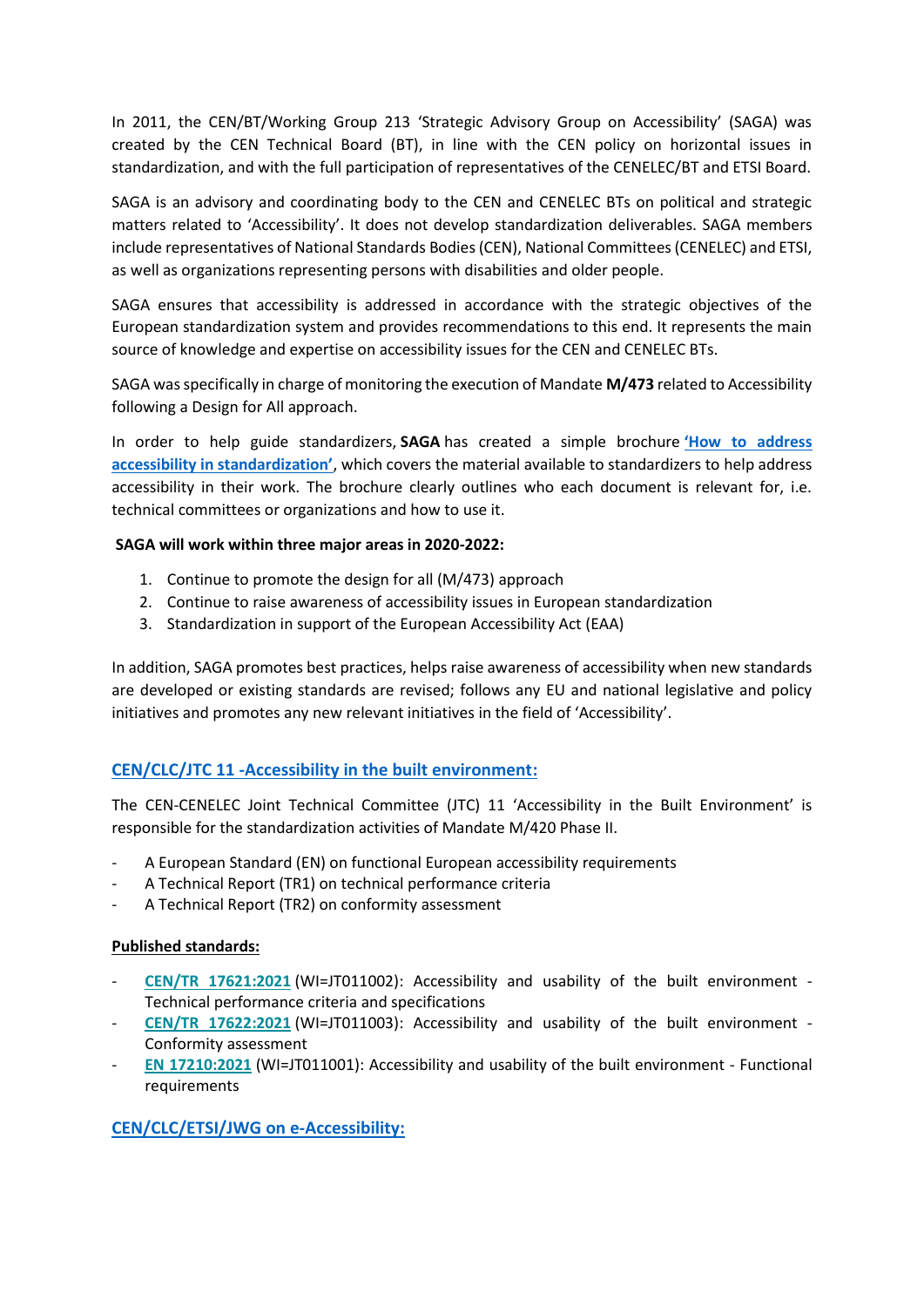The CEN/CENELEC/ETSI Joint Working Group 'e-accessibility' is responsible for the standardization activities of Mandate M/376.

#### **Published standards:**

- **EN [301549:2021](https://standards.cencenelec.eu/dyn/www/f?p=205:110:0::::FSP_PROJECT:72841&cs=1CECAE8F0020ADBC373E305AEEBB0442E)** (WI=JWEAC008): Accessibility requirements for ICT products and services
- **[CEN/CLC/ETSI](https://standards.cencenelec.eu/dyn/www/f?p=205:110:0::::FSP_PROJECT:37054&cs=1BAA610CD516426825AE97A0EE8F78C36) TR 101551:2014** (WI=JWEAC003): Guidelines on the use of accessibility award criteria suitable for public procurement of ICT products and services in Europe
- **[CEN/CLC/ETSI/TR](https://standards.cencenelec.eu/dyn/www/f?p=205:110:0::::FSP_PROJECT:37055&cs=1B01C807C9CB20A50C1A7059541207293) 101 552:2014** (WI=JWEAC004): Guidance for the application of conformity assessment to accessibility requirements for public procurement of ICT products and services in Europe

#### **CEN/TC 293 – [Assistive products and accessibility:](https://standards.cencenelec.eu/dyn/www/f?p=205:7:0::::FSP_ORG_ID:6274&cs=1DA9319C3F7CA61FB811523B29BFE6820)**

CEN/TC 293 is responsible for Standardization in the field of assistive products and related services including interoperability/interface between assistive and mainstream products to achieve accessibility. Standardization addressing general accessibility aspects of mainstream products, e.g. packaging, instructions for use, information, service development processes, not excluding other fields.

#### **Published standards:**

- **EN ISO [10535:2021](https://standards.cencenelec.eu/dyn/www/f?p=205:110:0::::FSP_PROJECT:64348&cs=1C1E50DB8AF1228BBBD8FB5D2CF081EE8)** (WI=00293064): Assistive products Hoists for the transfer of persons Requirements and test methods (ISO 10535:2021)
- **EN ISO [11199-1:2021](https://standards.cencenelec.eu/dyn/www/f?p=205:110:0::::FSP_PROJECT:68992&cs=132AC9FB4DD6112DEAA0D7CD3887F96C5)** (WI=00293067): Assistive products for walking manipulated by both arms Requirements and test methods - Part 1: Walking frames (ISO 11199-1:2021)
- **EN ISO [11199-2:2021](https://standards.cencenelec.eu/dyn/www/f?p=205:110:0::::FSP_PROJECT:68995&cs=133CE22DF6F2CEE61CE3026EB0E4DB8A1)** (WI=00293068): Assistive products for walking manipulated by both arms Requirements and test methods - Part 2: Rollators (ISO 11199-2:2021)
- **EN ISO [20342-1:2019](https://standards.cencenelec.eu/dyn/www/f?p=205:110:0::::FSP_PROJECT:64346&cs=100FC375A7C026BBE8A3298668D19DBA4)** (WI=00293063): Assistive products for tissue integrity when lying down Part 1: General Requirements (ISO 20342-1:2019)
- **EN ISO [21801-1:2021](https://standards.cencenelec.eu/dyn/www/f?p=205:110:0::::FSP_PROJECT:72294&cs=19F8D5D96024471F1803E2F82D92F234E)** (WI=00293074): Cognitive accessibility Part 1: General guidelines (ISO 21801-1:2020)
- **EN ISO [21802:2021](https://standards.cencenelec.eu/dyn/www/f?p=205:110:0::::FSP_PROJECT:73098&cs=1FADE4122507B298DABAF4B636CF72F97)** (WI=00293076): Assistive products Guidelines on cognitive accessibility Daily time management (ISO 21802:2019)
- **EN ISO [22748:2021](https://standards.cencenelec.eu/dyn/www/f?p=205:110:0::::FSP_PROJECT:66492&cs=1F82CC186E1165F30CAE0AE43F6AC6DCC)** (WI=00293065): Absorbent incontinence products for urine and/or faeces Product type names and illustrations (ISO 22748:2021)
- **EN [12182:2012](https://standards.cencenelec.eu/dyn/www/f?p=205:110:0::::FSP_PROJECT:30940&cs=1C9F66DBCA451AD8BD3A73A5B82AD5C71)** (WI=00293044): Assistive products for persons with disability General requirements and test methods
- **EN [12183:2014](https://standards.cencenelec.eu/dyn/www/f?p=205:110:0::::FSP_PROJECT:33939&cs=172C7A167ACC2309A0CD39C848BCEA1A4)** (WI=00293052): Manual wheelchairs Requirements and test methods
- **EN [12184:2014](https://standards.cencenelec.eu/dyn/www/f?p=205:110:0::::FSP_PROJECT:33940&cs=17B9ED0A7431E4092147661564D47F89A)** (WI=00293053): Electrically powered wheelchairs, scooters and their chargers Requirements and test methods
- **[EN1985:1998](https://standards.cencenelec.eu/dyn/www/f?p=205:110:0::::FSP_PROJECT:14501&cs=1CFA204CBACDE38F88FCFF720D8FC72B3)** (WI=00293003): Walking aids General requirements and test methods
- **EN ISO [10328:2016](https://standards.cencenelec.eu/dyn/www/f?p=205:110:0::::FSP_PROJECT:61747&cs=1374739B764174AB82A6D9B3D79C79816)** (WI=00293059): Prosthetics Structural testing of lower-limb prostheses Requirements and test methods (ISO 10328:2016)
- **EN ISO [11199-3:2005](https://standards.cencenelec.eu/dyn/www/f?p=205:110:0::::FSP_PROJECT:14523&cs=14296CBC02856CD169FDE0744F0E6AFAD)** (WI=00293025): Walking aids manipulated by both arms Requirements and test methods - Part 3: Walking tables (ISO 11199-3:2005)
- **EN ISO [11334-1:2007](https://standards.cencenelec.eu/dyn/www/f?p=205:110:0::::FSP_PROJECT:21512&cs=106C7C135B70CD1A9D9AD66BFCF5D2092)** (WI=00293033): Assistive products for walking manipulated by one arm Requirements and test methods - Part 1: Elbow crutches (ISO 11334-1:2007)
- **EN ISO [11334-4:1999](https://standards.cencenelec.eu/dyn/www/f?p=205:110:0::::FSP_PROJECT:14520&cs=1DF80F6CC8299847ED923339E419DDB82)** (WI=00293022): Walking aids manipulated by one arm Requirements and test methods - Part 4: Walking sticks with three or more legs (ISO 11334-4:1999)
- **EN ISO [15621:2017](https://standards.cencenelec.eu/dyn/www/f?p=205:110:0::::FSP_PROJECT:62281&cs=1BBD14333E54F1F9EF9A035C1B819676E)** (WI=00293060): Absorbent incontinence aids for urine and/or faeces General guidelines on evaluation (ISO 15621:2017)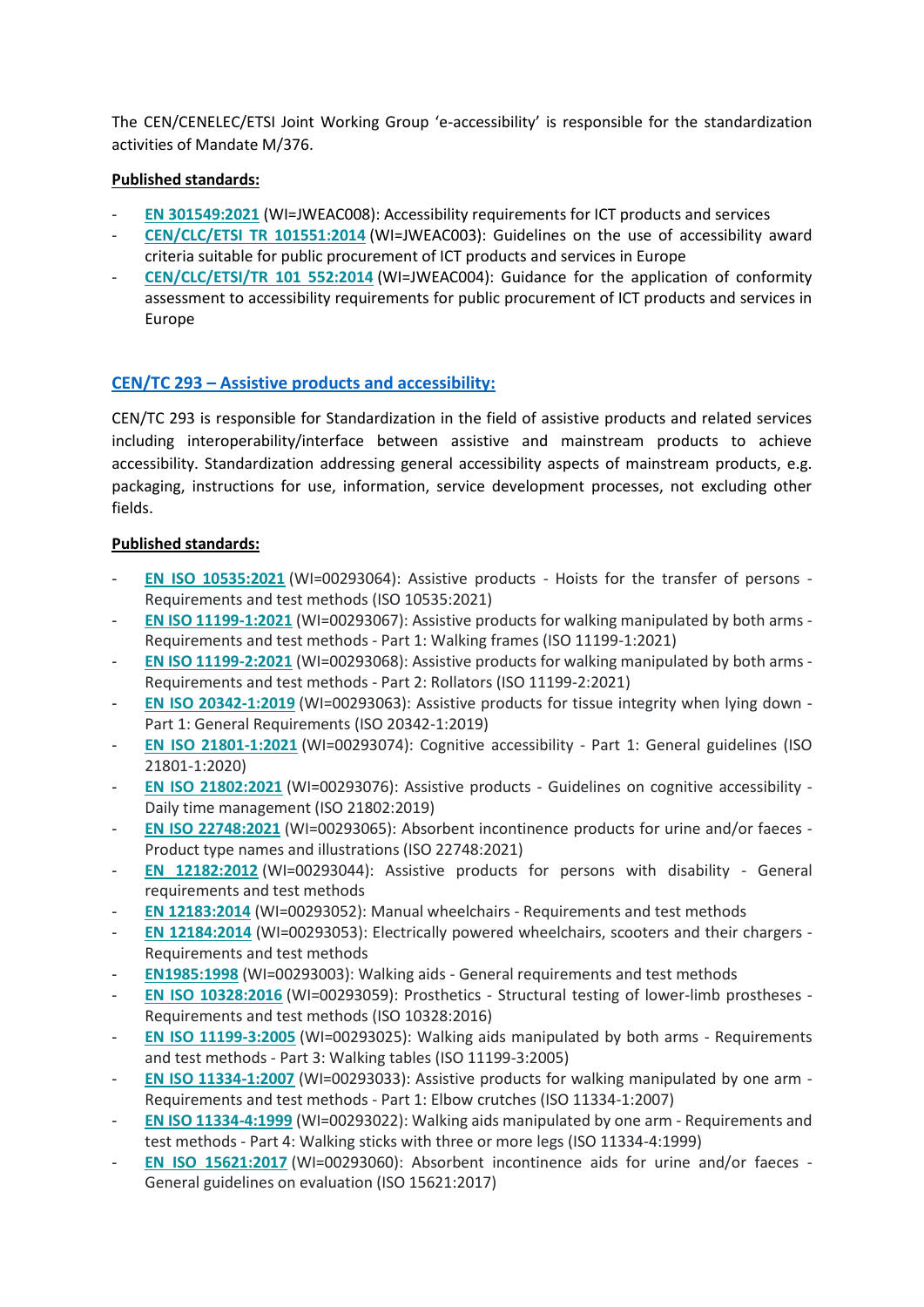- **EN ISO [16021:2000](https://standards.cencenelec.eu/dyn/www/f?p=205:110:0::::FSP_PROJECT:14522&cs=1D518CF51D80D35CF78BA7BD1793FCA3B)** (WI=00293024): Urine-absorbing aids Basic principles for evaluation of single-use adult-incontinence-absorbing aids from the perspective of users and caregivers (ISO 16021:2000)
- **EN ISO [16201:2006](https://standards.cencenelec.eu/dyn/www/f?p=205:110:0::::FSP_PROJECT:14524&cs=1C7FCC77E1B78E2BB3557FD522D7092F5)** (WI=00293026): Technical aids for disabled persons Environmental control systems for daily living (ISO 16201:2006)
- **EN ISO [22523:2006](https://standards.cencenelec.eu/dyn/www/f?p=205:110:0::::FSP_PROJECT:14526&cs=1F1F2EA7F3F733853B8342E4CDE8ECCFD)** (WI=00293028): External limb prostheses and external orthoses Requirements and test methods (ISO 22523:2006)
- **EN ISO [22675:2016](https://standards.cencenelec.eu/dyn/www/f?p=205:110:0::::FSP_PROJECT:61745&cs=16799DD1FA7CF868393DA85076E5FE902)** (WI=00293058): Prosthetics Testing of ankle-foot devices and foot units Requirements and test methods (ISO 22675:2016)
- **EN ISO [24415-1:2009](https://standards.cencenelec.eu/dyn/www/f?p=205:110:0::::FSP_PROJECT:25544&cs=13627C7D89100981D8A2EE43E61CEF1EC)** (WI=00293039): Tips for assistive products for walking Requirements and test methods - Part 1: Friction of tips (ISO 24415-1:2009)
- **EN ISO [8669-2:1996](https://standards.cencenelec.eu/dyn/www/f?p=205:110:0::::FSP_PROJECT:14516&cs=1DA17F308BB9174E0B5298EC6B3C7F4BB)** (WI=00293018): Urine collection bags Part 2: Requirements and test methods (ISO 8669-2:1996)
- **EN ISO [8670-2:1996](https://standards.cencenelec.eu/dyn/www/f?p=205:110:0::::FSP_PROJECT:14515&cs=19394C9059AA0B26E512A95BECE87EFDF)** (WI=00293017): Ostomy collection bags Part 2: Requirements and test methods (ISO 8670-2:1996)
- **EN ISO [9999:2016](https://standards.cencenelec.eu/dyn/www/f?p=205:110:0::::FSP_PROJECT:37823&cs=1466BB9AFD5F64E75C8B588BF6A4DB6C4)** (WI=00293056): Assistive products for persons with disability Classification and terminology (ISO 9999:2016)

**[CEN/TC 293](https://standards.cencenelec.eu/dyn/www/f?p=205:7:0::::FSP_ORG_ID:6274&cs=1DA9319C3F7CA61FB811523B29BFE6820)** is drafting standards in the field of assistive products and related services including interoperability/interface between assistive and mainstream products to achieve accessibility. The technical committee is currently revising **[EN 12183:2014](https://standards.cencenelec.eu/dyn/www/f?p=CEN:110:0::::FSP_PROJECT,FSP_ORG_ID:33939,6274&cs=113BE6B24D6BD31D68CFA8FD9B86222D3) 'Manual wheelchairs - Requirements and test methods'** and **[EN 12184:2014](https://standards.cencenelec.eu/dyn/www/f?p=CEN:110:0::::FSP_PROJECT,FSP_ORG_ID:33940,6274&cs=12E63B4D1A88CE3B1C08B5416A884431D)** 'Electrically powered wheelchairs, scooters and their chargers - Requirements and test methods'. Working Group 12 **'Accessibility'** is working on a standard on accessible systems for living independently  $-$  Guidelines and requirements, which deals with accessibility requirements to information, technology and services for independent living.

#### **[CEN/TC 315](https://standards.cencenelec.eu/dyn/www/f?p=205:7:0::::FSP_ORG_ID:6296&cs=1ECEDB03AF3B4688A169454DCD2A94675) 'Spectator facilities'**:

**[CEN/TC 315](https://standards.cencenelec.eu/dyn/www/f?p=205:7:0::::FSP_ORG_ID:6296&cs=1ECEDB03AF3B4688A169454DCD2A94675) 'Spectator facilities'** is drafting standards for architectural design and performance requirements for spectator facilities for sports and multipurpose venues and more specifically standards for layout criteria including spacing, access and egress, sight lines, positioning of separation fences and barriers. It has drafted a Technical Report, **[CEN/TR 15913:2009](https://standards.cencenelec.eu/dyn/www/f?p=CEN:110:0::::FSP_PROJECT,FSP_ORG_ID:32554,6296&cs=19188380E1B708F6CF911C08D18C787A8) 'Spectator facilities - Layout criteria for viewing area for spectators with special needs'.**

#### **[CEN/TC 10](https://standards.cencenelec.eu/dyn/www/f?p=205:7:0::::FSP_ORG_ID:5994&cs=1F29FAC9CFD9317AE1AC60301E4E95386) 'Lifts, escalators and moving walks'**:

**[CEN/TC 10](https://standards.cencenelec.eu/dyn/www/f?p=205:7:0::::FSP_ORG_ID:5994&cs=1F29FAC9CFD9317AE1AC60301E4E95386) 'Lifts, escalators and moving walks'** is drafting standards for the establishment of safety rules for the construction and installation of lifts and service lifts, escalators and passenger conveyors and has developed the European Standard **[EN 81-70:2021](https://standards.cencenelec.eu/dyn/www/f?p=CEN:110:0::::FSP_PROJECT,FSP_ORG_ID:66363,5994&cs=194154A171F561E5426E3B23FE2FCA6A4) 'Safety rules for the construction and installations of lifts - Particular applications for passenger and goods passenger lifts – Part 70: Accessibility to lifts for persons including persons with disability'.** The scope of this EN is to specify the minimum requirements for the safe and independent access and use of lifts by persons, including persons with disabilities. CEN/TC 10 is now working on the new version of this standard to improve the specifications dealing with contrast of buttons. **[EN 81-82:2013](https://standards.cencenelec.eu/dyn/www/f?p=CEN:110:0::::FSP_PROJECT,FSP_ORG_ID:34613,5994&cs=1B92D3C02F48C904ACAE4A733890B0941)** on **'Safety rules for the construction and installation of lifts - Existing lifts - Part 82: Improvement of the accessibility of existing lifts for persons including persons with disability'**, complements the rules in this area.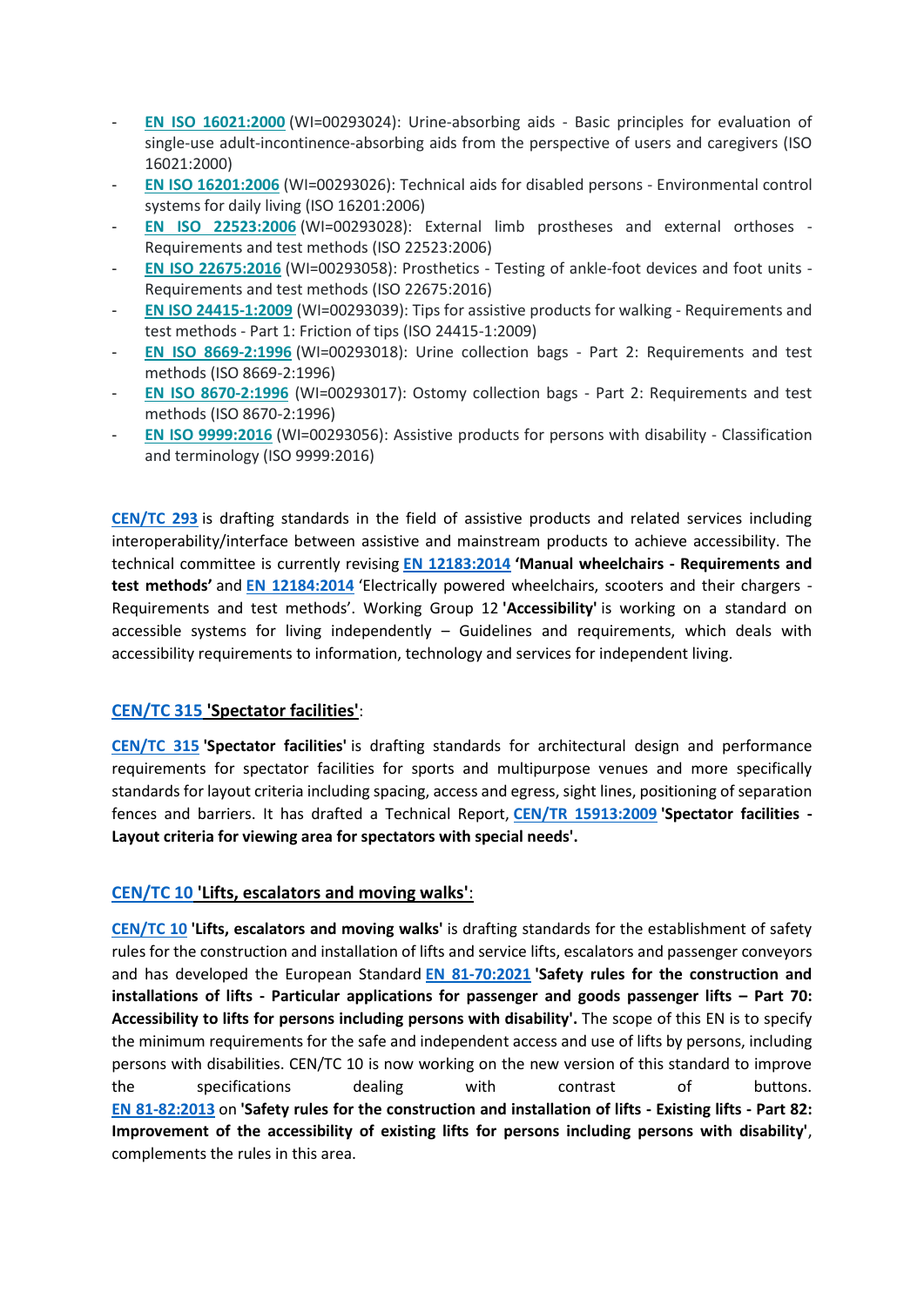#### **[CEN/TC 320:](https://standards.cencenelec.eu/dyn/www/f?p=205:7:0::::FSP_ORG_ID:6301&cs=1BAEBFD72D540A02FA73DBF8A9D7D4CD3) Transport – Logistics and services:**

**[CEN/TC 320](https://standards.cencenelec.eu/dyn/www/f?p=205:7:0::::FSP_ORG_ID:6301&cs=1BAEBFD72D540A02FA73DBF8A9D7D4CD3)** is developing standards for activities and services undertaken in support of the transport of passengers, freight and personal effects. The technical committee is currently developing **[FprEN](https://standards.cencenelec.eu/dyn/www/f?p=CEN:110:0::::FSP_PROJECT,FSP_ORG_ID:69005,6301&cs=1284F1454FB82332D1B2016E9F4510154)  [17478](https://standards.cencenelec.eu/dyn/www/f?p=CEN:110:0::::FSP_PROJECT,FSP_ORG_ID:69005,6301&cs=1284F1454FB82332D1B2016E9F4510154) 'Transport Services - Customer communications for passenger transport services - A Universal Design approach'***.* The standard specifies requirements and recommendations for the planning, design, development and provision of communication services related to passenger transport, so that this information can be accessed, understood and used by the widest range of users, including persons with disabilities and older persons.

#### **[CEN/TC 122:](https://standards.cencenelec.eu/dyn/www/f?p=205:7:0::::FSP_ORG_ID:6104&cs=1DE0B1DD84DBF1A3215C0969AEA69A04D) Ergonomics:**

**[CEN/TC 122](https://standards.cencenelec.eu/dyn/www/f?p=205:7:0::::FSP_ORG_ID:6104&cs=1DE0B1DD84DBF1A3215C0969AEA69A04D) 'Ergonomics'** is developing standards in the field of ergonomics principles and requirements for the design of work systems and work environments, including machinery and personal protective equipment, to promote the health, safety and well-being of the human operator and the effectiveness of the work systems.

#### <span id="page-8-0"></span>**4.2 ETSI work**

ETSI Technical Committee Human Factors (TC HF) champions the importance of ensuring that developments in technology are usable and accessible to all people in society, including the elderly, the young and those with disabilities. Adopting a 'Design for All' approach in product and standards development helps ensure that everyone has effective access to devices, systems and services. By widening access, it also enables companies to meet the needs of many more users, thus improving their competitive position in global markets.

As part of ETSI work to promote e-Accessibility, ETSI TC HF focuses on support for the use of services and devices by people with cognitive impairments. Cognitive impairments are often related to old age, so those who are currently active and taking full advantage of ICT may experience major usability problems and digital exclusion when they are older, unless action is taken now and on a permanent basis as products and services evolve. To this aim we develop guidelines on user interfaces and functionality to enable the effective use of tablets, smartphones etc. by users with a range of cognitive impairments, either on their own or with remote assistance.

| List of standards published by ETSI TC HF |                                         |                                                                                                                                                     |  |  |
|-------------------------------------------|-----------------------------------------|-----------------------------------------------------------------------------------------------------------------------------------------------------|--|--|
| <b>S. No.</b>                             | <b>ETSI deliverable</b>                 | <b>Title</b>                                                                                                                                        |  |  |
|                                           | ETSI TR 101 550 V1.1.3<br>$(2021-07)$   | Documents relevant to EN 301 549 (V1.1.1) "Accessibility<br>requirements suitable for public procurement of ICT products<br>and services in Europe" |  |  |
|                                           | ETSI TR 101 550 V1.1.2<br>$(2021 - 05)$ | Documents relevant to EN 301 549 (V1.1.1) "Accessibility<br>requirements suitable for public procurement of ICT products<br>and services in Europe" |  |  |
| 3                                         | ETSI EN 301 549 V3.2.1<br>$(2021-03)$   | Accessibility requirements for ICT products and services                                                                                            |  |  |

#### **Published standards:**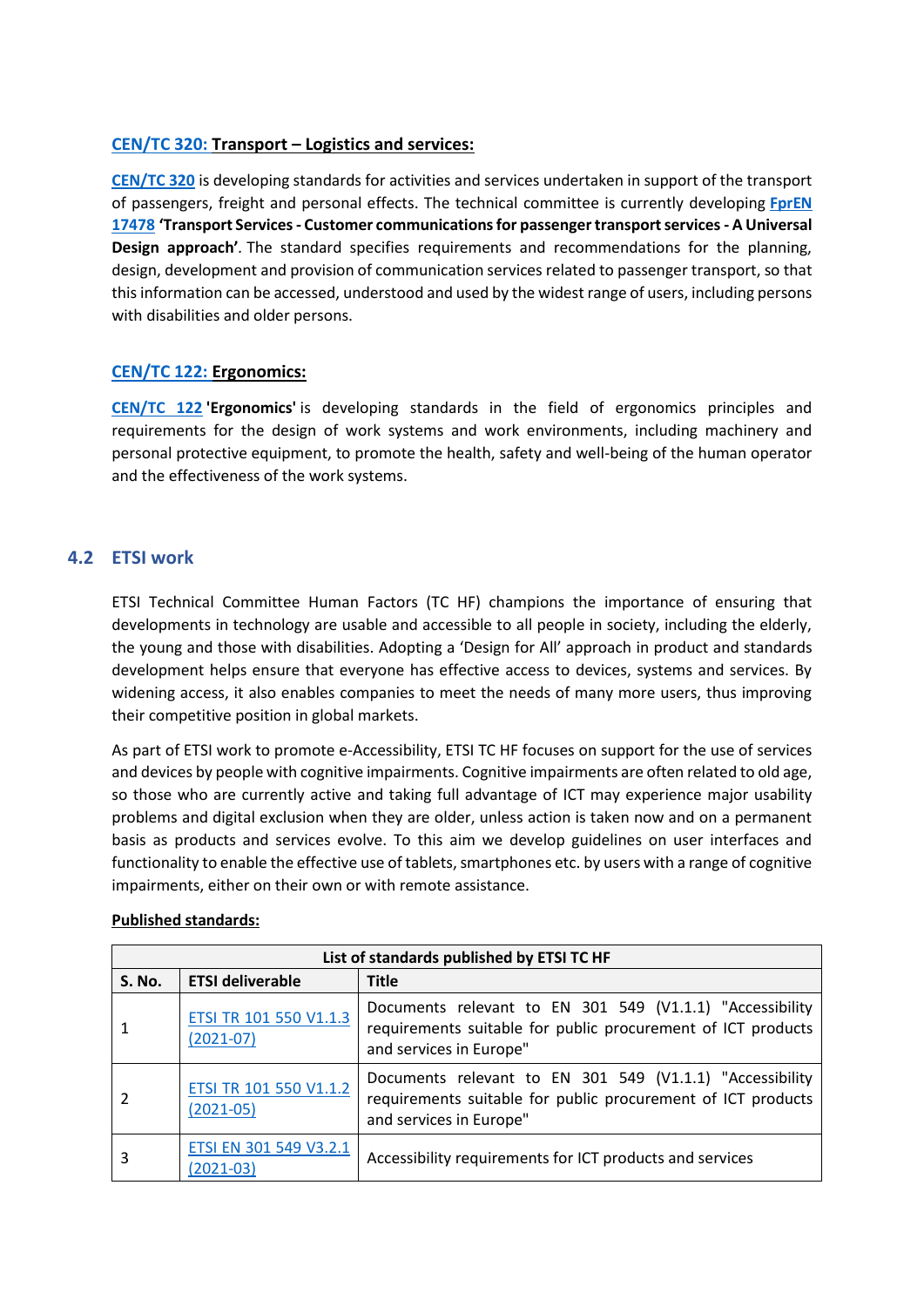| 4  | ETSI TR 103 455 V1.1.1<br>(2020-09)   | Human Factors (HF); Smart cities and<br>communities;<br>Standardization for citizens and consumers                                                                   |
|----|---------------------------------------|----------------------------------------------------------------------------------------------------------------------------------------------------------------------|
| 5  | ETSI EN 301 549 V3.1.1<br>(2019-11)   | Accessibility requirements for ICT products and services                                                                                                             |
| 6  | ETSI EG 203 499 V1.1.1<br>(2019-08)   | Human Factors (HF); User-centred terminology for existing and<br>upcoming ICT devices, services and applications                                                     |
|    | ETSI EN 301 549 V2.1.2<br>$(2018-08)$ | Accessibility requirements for ICT products and services                                                                                                             |
| 8  | ETSI TR 103 349 V1.1.1<br>$(2016-12)$ | Human Factors (HF); Functional needs of people with cognitive<br>disabilities when using mobile ICT devices for an improved user<br>experience in mobile ICT devices |
| 9  | ETSI EG 203 350 V1.1.1<br>$(2016-11)$ | Human Factors (HF); Guidelines for the design of mobile ICT<br>devices and their related applications for people with cognitive<br>disabilities                      |
| 10 | ETSI TR 102 575 V1.2.1<br>$(2016-03)$ | Human Factors (HF); An IP-based text telephony solution known<br>as "Reliable RTT"                                                                                   |

EN 301 549 draws heavily from the [Web Content Accessibility Guidelines v2.1,](https://www.w3.org/TR/WCAG21/) published by the W3C and known as WCAG 2.1. These WCAG are internationally recognised requirements for producing web content. They are considered best practice, and are very widely used.

However, **EN 301 549 v2.1.2 and v3.2.1 each include requirements that are not part of WCAG 2.1**. EN 301 549 also includes requirements that are not relevant to the WAD, for example accessibility requirements of computer hardware systems. The requirements of the standard that are relevant to the WAD are defined in Annex A.

It is important to note that versions of WCAG later than 2.1 are not automatically relevant to the WAD. New or updated requirements in later versions of WCAG, while practically useful, only become legally relevant if they are included in Annex A of a harmonised version of EN 301 549 that is referenced in the Official Journal.

Since EN 301 549 goes further than the requirements of the WCAG, meeting all the success criteria of WCAG 2.1 will **not** ensure a presumption of conformity with the WAD. For further details on these differences, see '[latest changes to the standard](https://digital-strategy.ec.europa.eu/en/policies/changes-accessibility-standard)'.

# <span id="page-9-0"></span>**5. Sources**

- <https://www.ahead.ie/userfiles/files/The%20Web%20Accessibility%20Directive-digital.pdf>
- [https://www.etsi.org/newsroom/news/754-new-european-standard-on-accessibility-](https://www.etsi.org/newsroom/news/754-new-european-standard-on-accessibility-requirements-for-public-procurement-of-ict-products-and-services)
- [requirements-for-public-procurement-of-ict-products-and-services](https://www.etsi.org/newsroom/news/754-new-european-standard-on-accessibility-requirements-for-public-procurement-of-ict-products-and-services) [https://www.edf-](https://www.edf-feph.org/content/uploads/2020/12/final_edf_transposition_toolkit_accessibility_act.pdf)
- [feph.org/content/uploads/2020/12/final\\_edf\\_transposition\\_toolkit\\_accessibility\\_act.pdf](https://www.edf-feph.org/content/uploads/2020/12/final_edf_transposition_toolkit_accessibility_act.pdf)
- <https://ec.europa.eu/social/main.jsp?catId=1485&langId=en>
- [https://siteimprove.com/en/accessibility/eu-web-accessibility](https://siteimprove.com/en/accessibility/eu-web-accessibility-directive/#:~:text=The%20passage%20of%20the%20Web,uniform%20set%20of%20accessibility%20standards)[directive/#:~:text=The%20passage%20of%20the%20Web,uniform%20set%20of%20accessibility](https://siteimprove.com/en/accessibility/eu-web-accessibility-directive/#:~:text=The%20passage%20of%20the%20Web,uniform%20set%20of%20accessibility%20standards) [%20standards.](https://siteimprove.com/en/accessibility/eu-web-accessibility-directive/#:~:text=The%20passage%20of%20the%20Web,uniform%20set%20of%20accessibility%20standards)
- Web Accessibility[: https://digital-strategy.ec.europa.eu/en/policies/web-accessibility](https://digital-strategy.ec.europa.eu/en/policies/web-accessibility)